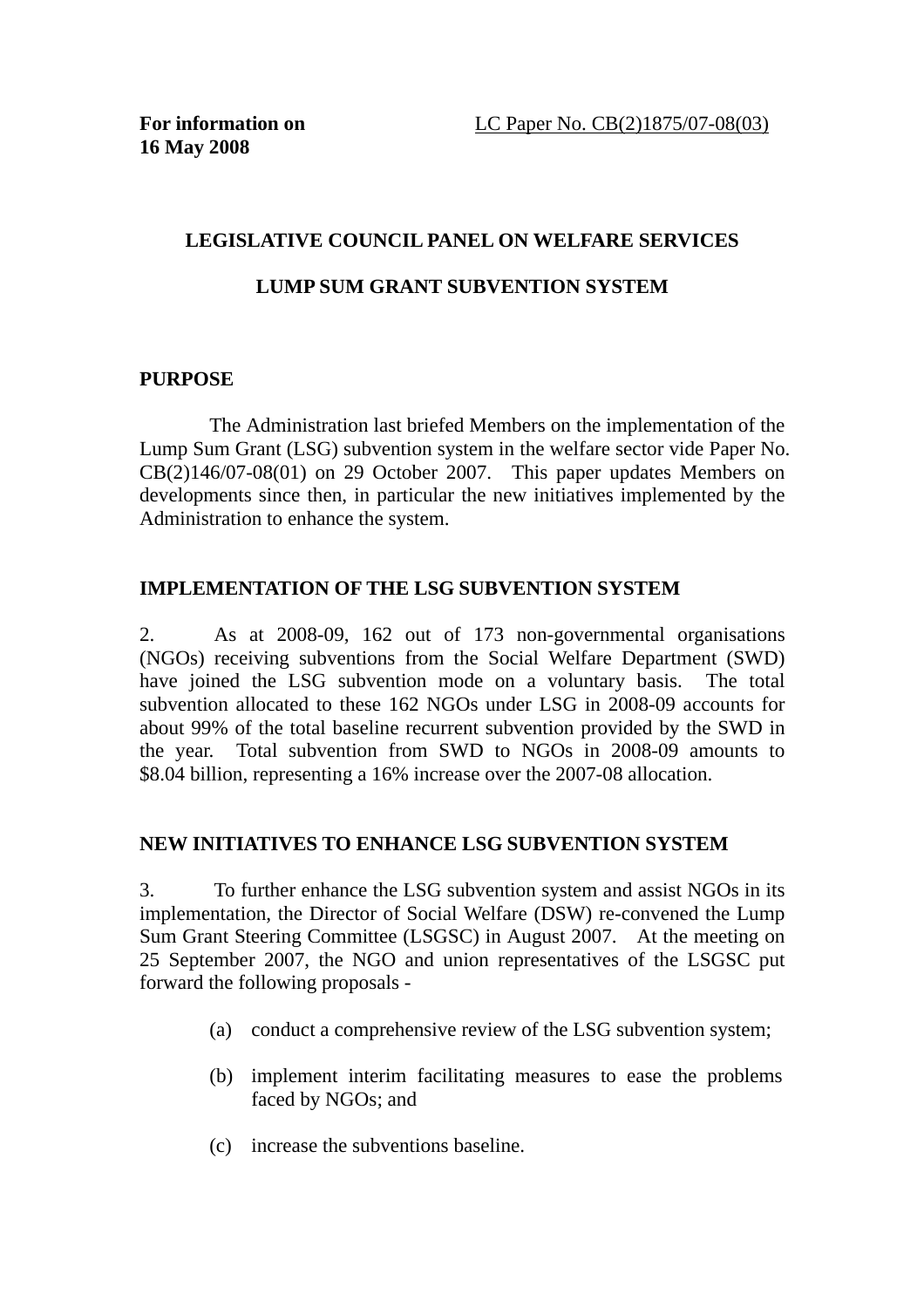The Administration has since responded positively to these requests by launching a series of new initiatives.

## **Four Facilitating Measures Assisting NGOs Facing Challenges**

4. DSW announced the following four interim facilitating measures on 31 December 2007 to enhance the quality of welfare services -

- (a) starting from 1 January 2008, all new services to be implemented by subvented NGOs are no longer subject to the effect of the Enhanced Productivity Programme and Efficiency Savings;
- (b) new services implemented since April 2000 with personal emolument of some grades set below the mid-point are adjusted upwards to the mid-point salary starting from 1 April 2008;
- (c) a One-off Subsidy of \$200 million from the Lotteries Fund to help NGOs cope with the challenges facing them in recent years, including the need for organisational restructuring and service re-engineering to better meet service needs. The Lotteries Fund Advisory Committee approved the One-off Subsidy in March 2008. Among the 162 eligible NGOs, 154 have applied for the subsidy to carry out a variety of human resources management and financial management enhancement initiatives; and
- (d) starting from 2008-09, NGOs have to reduce the Snapshot Salary by 2% each year until it comes down to the Benchmark Salary<sup>1</sup>. SWD has allowed 26 subvented NGOs which have genuine difficulties in implementing the "coming down" requirement in 2008-09 to defer it for one year, i.e. to 2009-10.

## **Additional Recurrent Subventions**

 $\overline{a}$ 

5. The Administration appreciates that service needs are undergoing changes following the implementation of the LSG, and that NGOs have to cope with unforeseen workload arising from organisational restructuring and service re-engineering for more effective use of resources to meet such changing needs. As a special measure, the Administration therefore decided to provide an additional \$200 million recurrent funding to NGOs under the LSG subvention

<sup>&</sup>lt;sup>1</sup> Under the LSG, the level of subventions to individual NGOs is determined with reference to the mid-point salaries of their notional staff establishment (the Benchmark Salary). For NGOs whose actual salaries payment for staff occupying recognised posts as at 1 April 2000 (Snapshot staff) have exceeded this Benchmark Salary, the initial LSG will cater for the former, but starting from 2008-09, NGOs will have to reduce the salary portion of the LSG by 2% each year until it comes down to the Benchmark Salary.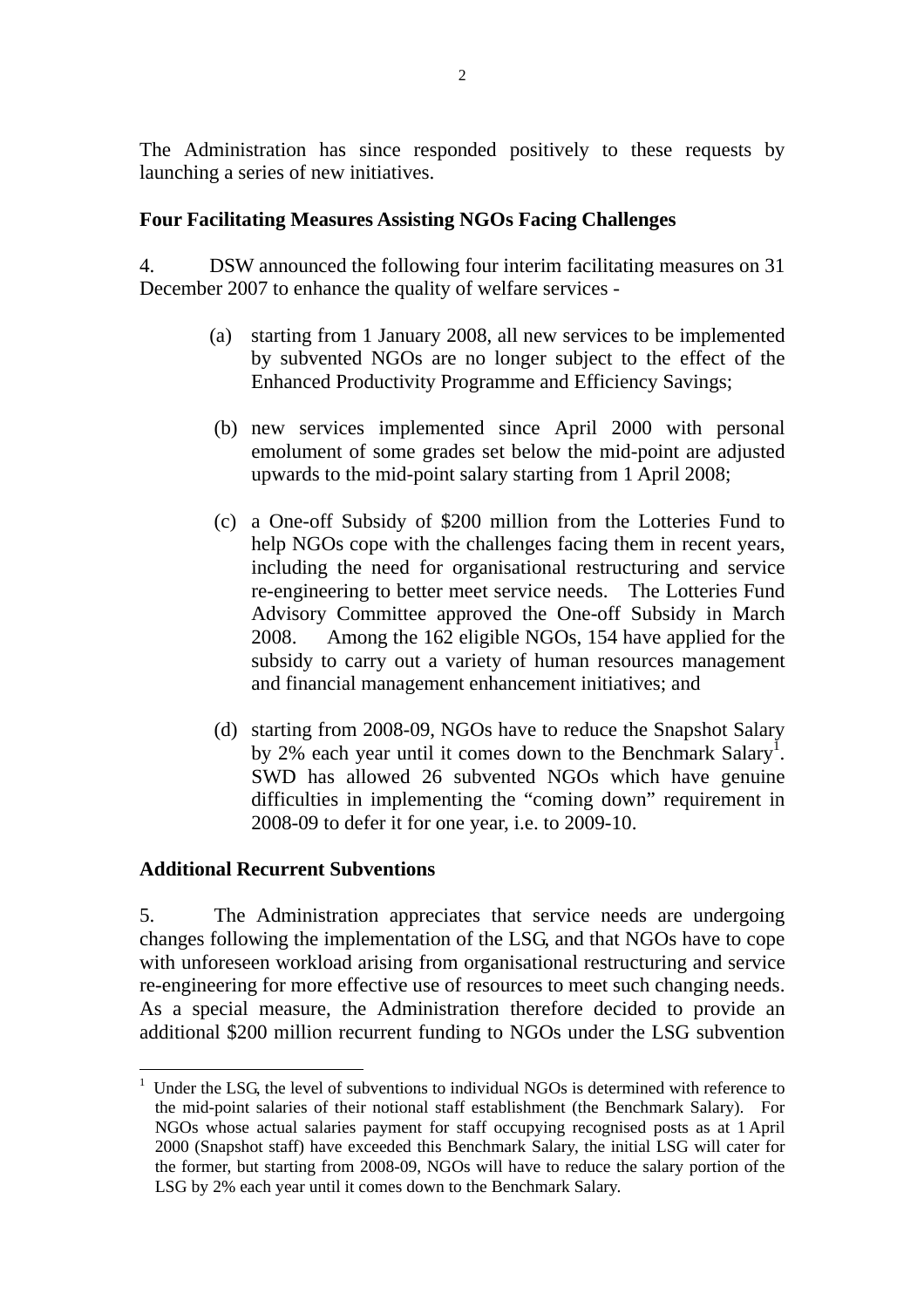system from 2008-09 onwards to help them strengthen their administrative capacity.

6. Given the facilitating measures and additional recurrent funding mentioned above, and together with the HK\$330 million additional recurrent resources SWD has provided to NGOs since 2007-08 in line with the 2007-08 Civil Service Pay Adjustment and 2007 Starting Salaries Adjustments, subvented NGOs are in a better position to further enhance their welfare services, strengthen their corporate governance and administration, as well as retain and employ suitable staff.

## **Comprehensive Review of the LSG Subvention System**

7. While the LSG subvention system has its merits, the Administration has agreed to review its effectiveness and identify room for improvement. To this end, the Administration announced on 18 January 2008 the establishment of the Lump Sum Grant Independent Review Committee (LSGIRC) to review the implementation of the LSG subvention system objectively, comprehensively and independently. The Committee comprises five non-official members from different professional background. They all have rich experience in public service and are appointed on a personal basis. The Terms of Reference and Membership of the Committee are at **Annex**.

8. The LSGIRC is adopting an open, transparent and comprehensive approach in undertaking the review. It has openly invited stakeholders and members of the public to express their views, and has made available a variety of communication channels. Interested parties are welcome to write to the Committee or request a meeting, and the LSGIRC's work is reported at its website (www.lsgir.hk). Up to the end of April 2008, the LSGIRC has met 57 NGOs and groups to collect their views and attended seminars and hearings organised by stakeholders on the subject. Its own seminar on 29 April 2008 attracted over 250 stakeholders and participants were able to engage in a frank and open dialogue.

9. In the coming months, the LSGIRC will continue with its consultation and study of the subject. Depending on the actual progress, the Committee is expected to complete the review by the end of the third quarter of 2008. It will report its findings and make recommendations to the Secretary for Labour and Welfare.

# **WAY FORWARD**

10. The Administration is fully committed to improving the LSG subvention system. We are confident that the LSGIRC will undertake its task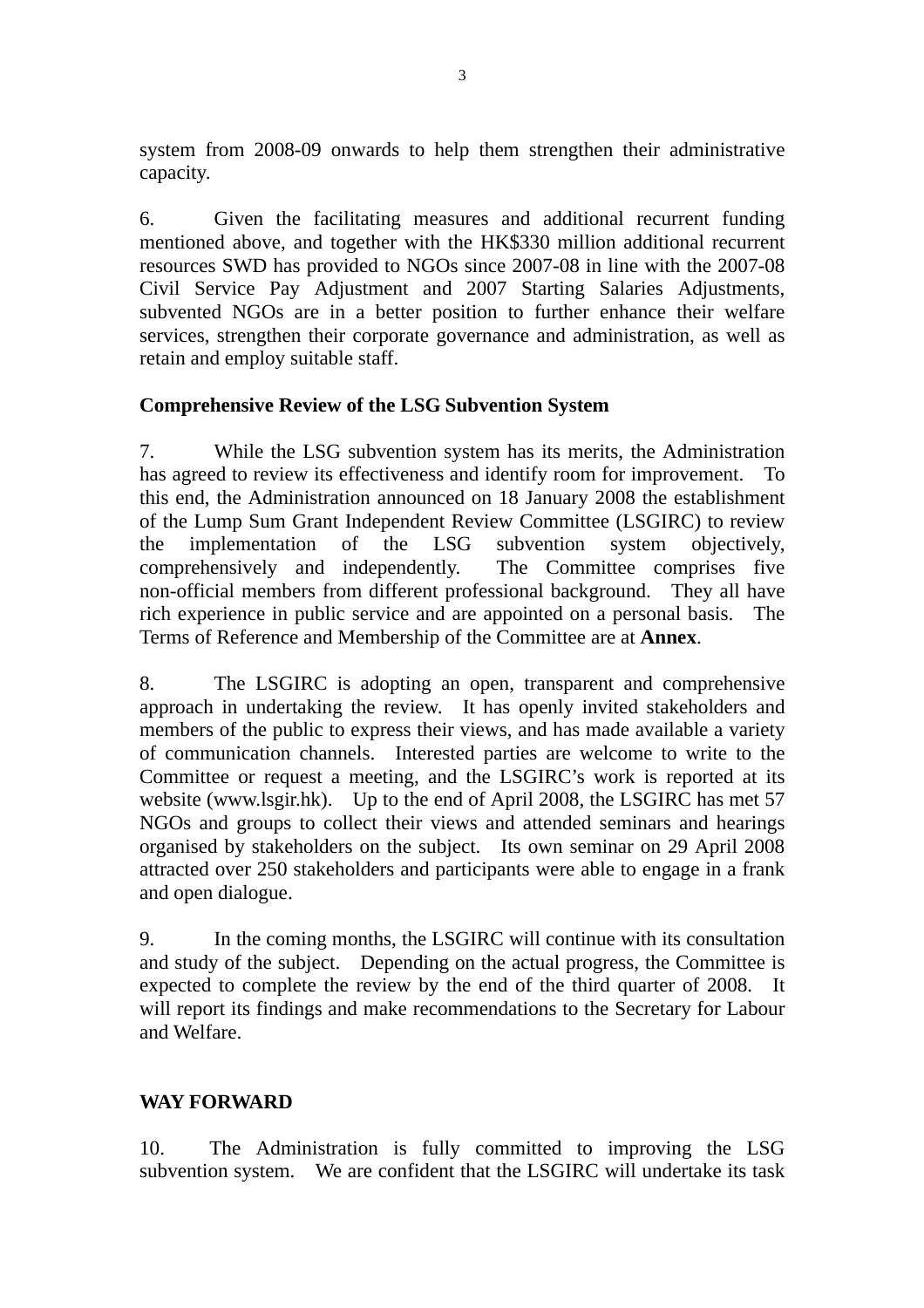thoroughly, taking into account the views of the stakeholders and make impartial and useful recommendations. We shall carefully consider its report.

# **ADVICE SOUGHT**

11. Members are invited to note the content of this paper.

**Labour and Welfare Bureau Social Welfare Department May 2008**